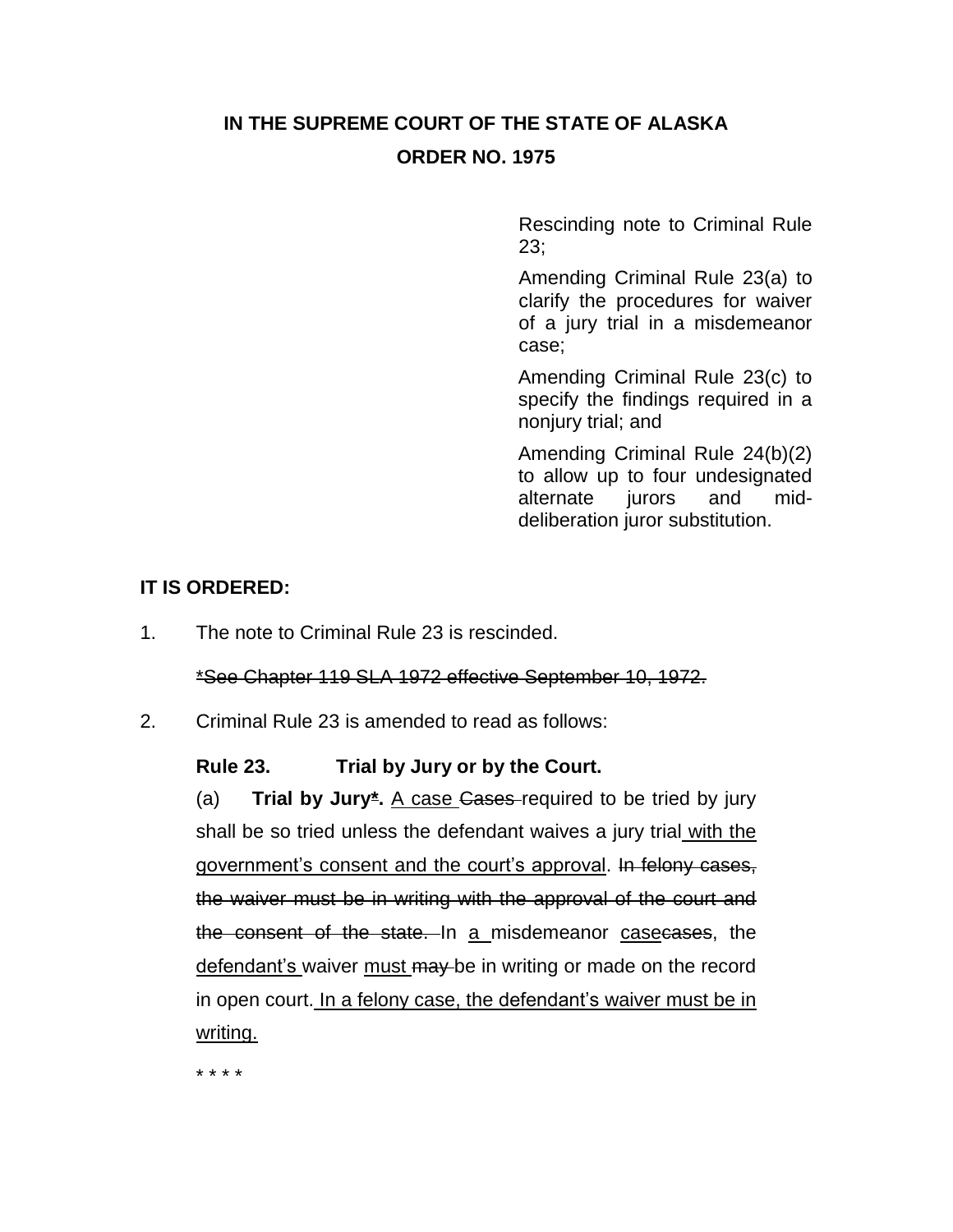(c) **Trial Without a Jury***.* In a case tried without a jury, the court shall make a general finding and shall, in addition, on request, find the facts specially state, orally or in writing, the elements of each offense charged and find whether the prosecution has proved each element beyond a reasonable doubt. The court shall also state the burden of proof for any defense asserted by the defendant and whether the burden has

been met. If an opinion or memorandum of decision is filed, it will be sufficient if the findings of fact appear therein.

3. Criminal Rule 24 is amended to read as follows:

**Rule 24. Jurors.**

\* \* \* \*

(b) **Alternate Jurors.**

\* \* \* \*

(2) *Procedures.*

(A) The court may direct that not more than four jurors in addition to the regular panel be called and impaneled to sit as alternate jurors. Alternate jurors in the order in which they are called shall replace jurors who, prior to the time the jury retires to consider its verdict, become disqualified unable or unable disqualified to perform their duties. An alternate juror who does not replace a regular juror shall be discharged after the jury retires to consider its verdict. The additional peremptory challenges allowed by section (b)(1)(B) may be used against an alternate juroriury only, and the other peremptory challenges allowed by these rules may not be used against an alternate juror; or.

(B) The court may direct that not more than four one or two jurors be called and impaneled in addition to the number of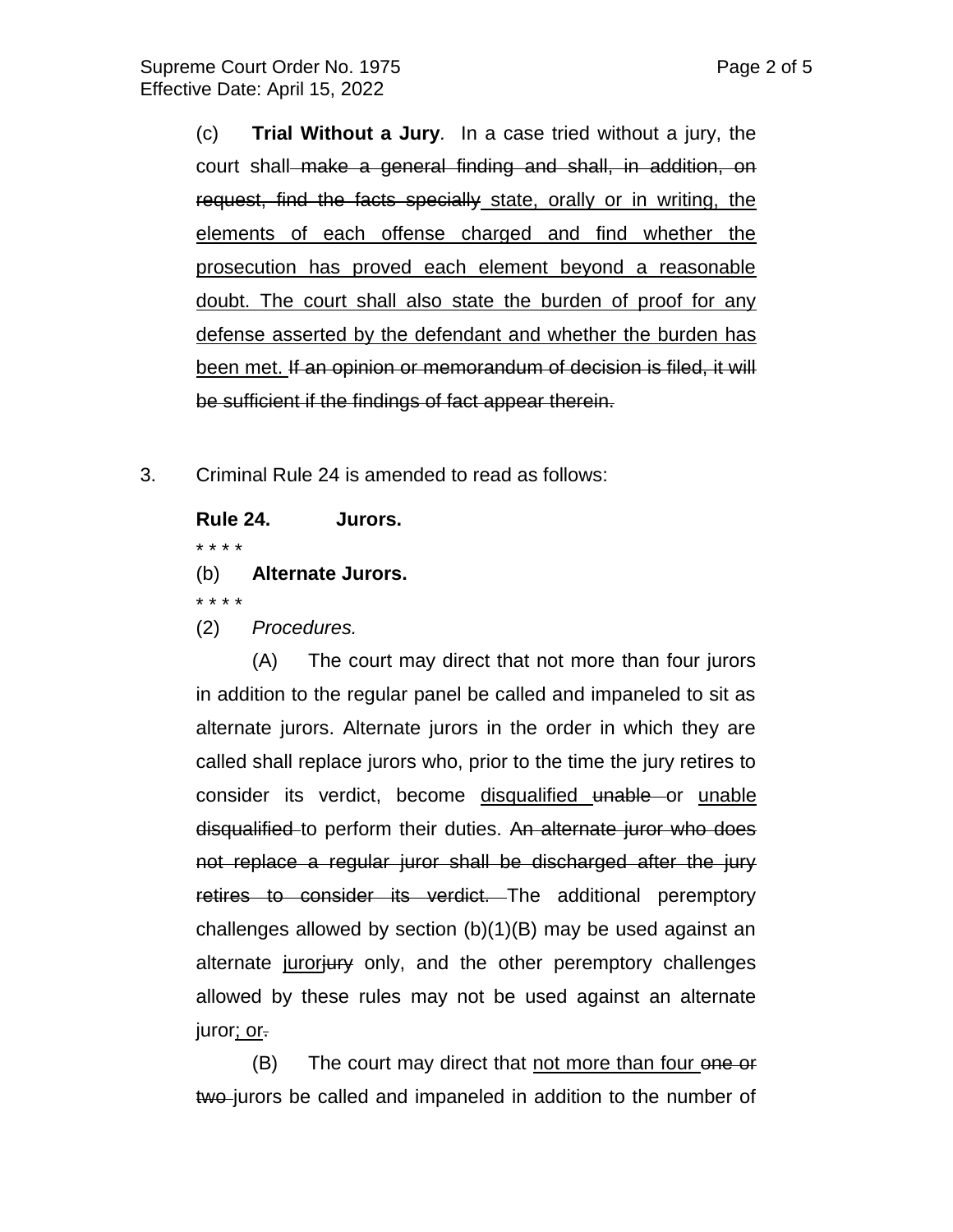jurors required by law to comprise the jury. The court may excuse jurors who, prior to the time the jury retires to consider its verdict, become disqualified unable or unable disqualified to perform their duties. If more than the required number are left on the jury when the jury is ready to retire, the clerk in open court shall select at random the names of a sufficient number of jurors to reduce the jury to the number required by law. The jurors selected for elimination shall be discharged after the jury retires to consider its verdict.

(C) The court may retain and renumber alternate jurors selected under (b)(2)(A) or (B) after the jury retires to deliberate. The court shall instruct all retained alternate jurors that, until discharged, the jurors must not:

- (i) communicate with any person, including other jurors, on any subject connected with the trial;
- (ii) allow any other person to discuss the case in the juror's presence;
- (iii) conduct any investigation or research concerning the case;
- (iv) read, view, or listen to any reports about the case in any form; and
- (v) form any conclusions about the case.

(D) If a juror becomes disqualified or unable to perform juror duties after deliberations have begun, the court has the discretion, after giving the parties an opportunity to present arguments for or against juror substitution, to replace the juror with an alternate juror. The parties' consent is not required.

The court must ensure that the alternate juror has complied with the court's instructions. The court must ensure that the alternate juror will set aside any opinion formed about the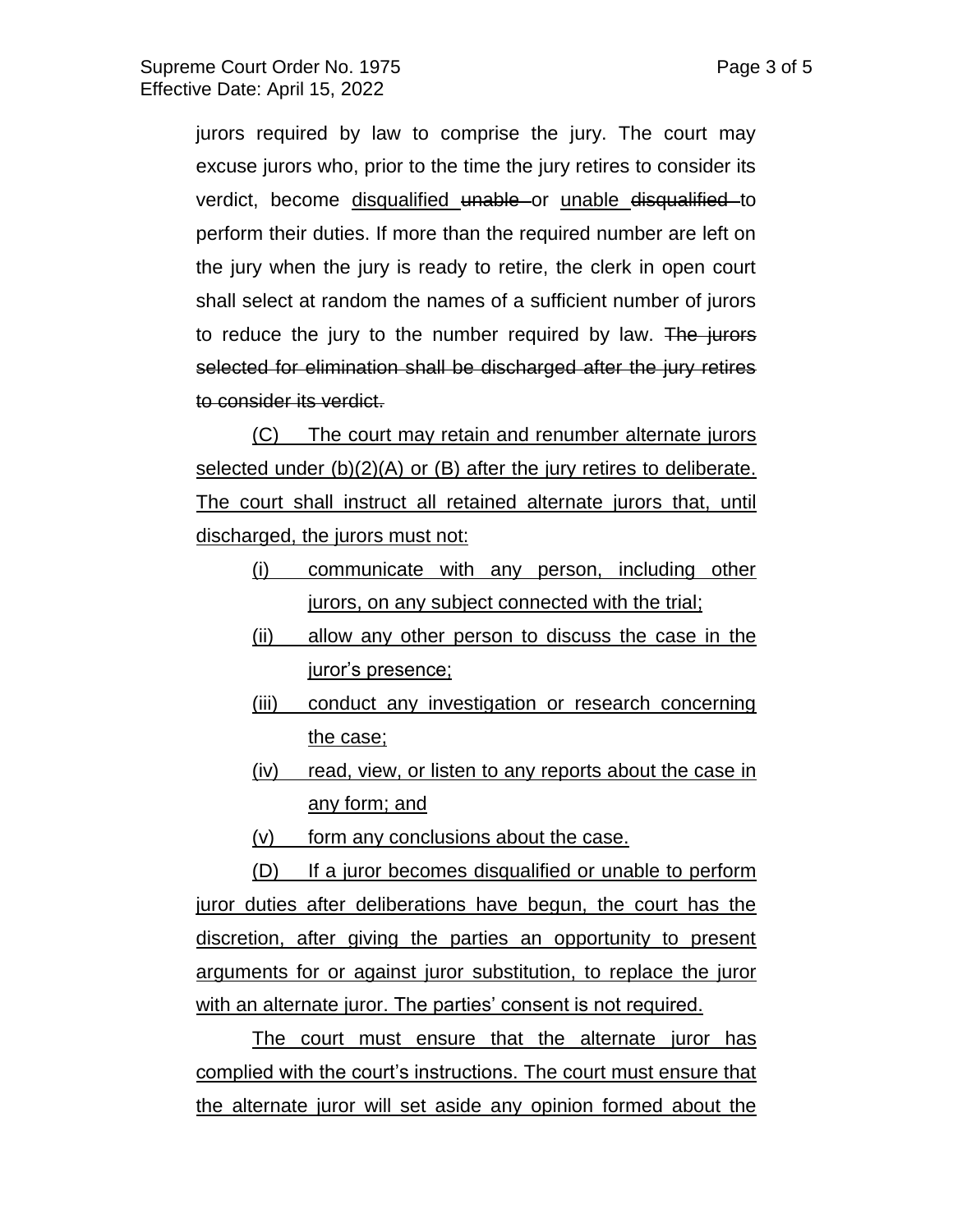case. The court must instruct the jury to begin its deliberations anew. The court must also inquire of each juror individually, outside the presence of the other jurors, and determine whether each juror can set aside any opinion formed during deliberations, and consult and exchange views with the other jurors, including the alternate, when deliberations begin anew.

(c) **Challenges for Cause.** \* \* \* \*